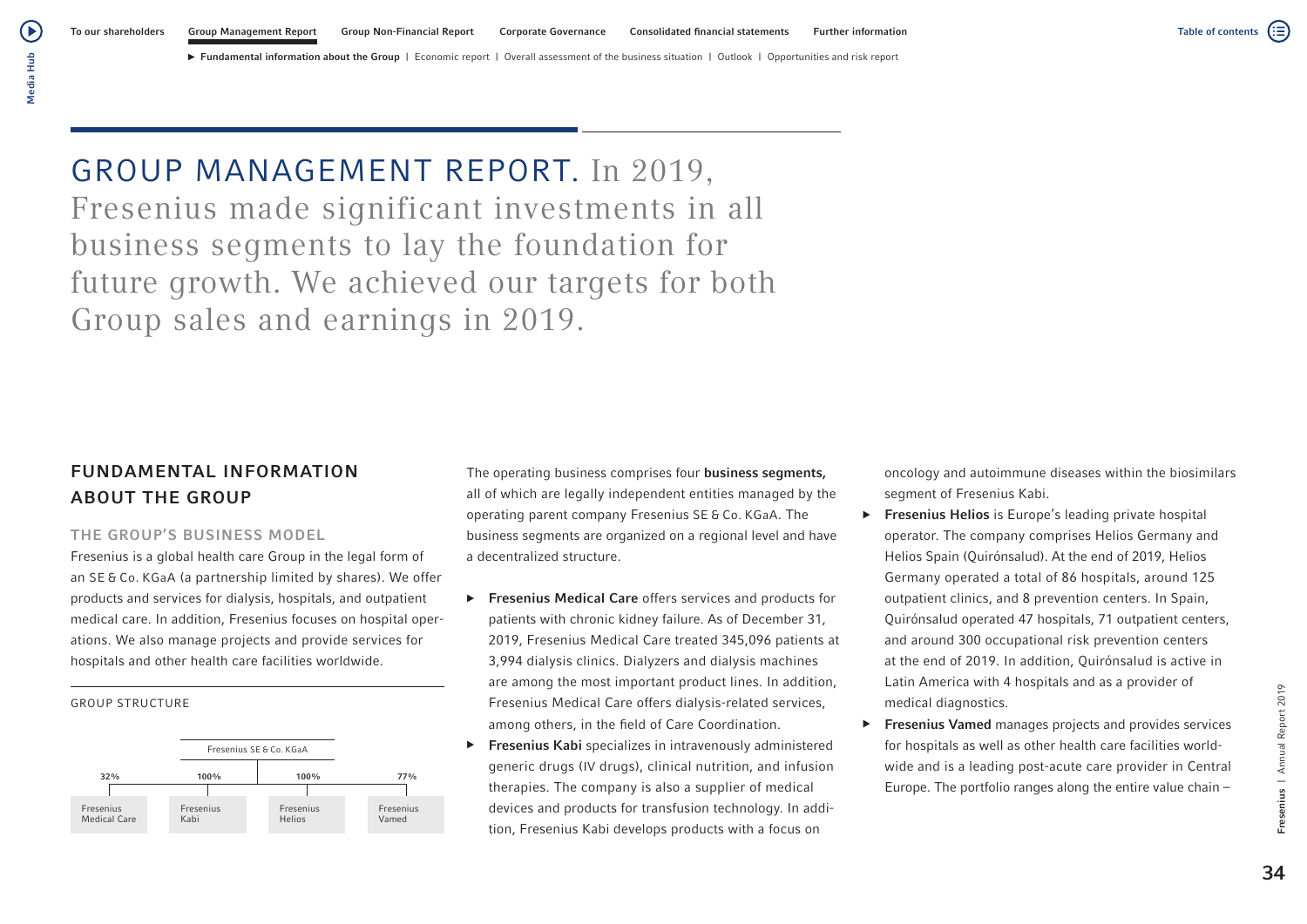from project development, planning, and turnkey construction, via maintenance and technical management, to total operational management.

Fresenius has an international sales network and maintains more than 90 production sites. Large production sites are located in the United States, China, Japan, Germany, and Sweden.

# IMPORTANT MARKETS AND COMPETITIVE POSITION

Fresenius operates in more than 90 countries through its subsidiaries. The main markets are Europe with 43% and North America with 41% of sales, respectively.

Fresenius Medical Care holds the leading position worldwide in dialysis care as it serves about 10% of all dialysis patients, as well as in dialysis products, with a market share of about 36%. Fresenius Kabi is among the leading companies for large parts of its product portfolio in Europe and has significant market shares in the growth markets of Asia-Pacific and Latin America. In the United States, Fresenius Kabi is one of the leading suppliers of generic IV drugs. Further information on the market position of Fresenius Kabi can be found in the market description on page 47f. Fresenius Helios is Europe's leading private hospital operator. Helios Germany and Helios Spain are the largest private hospital operators in their respective home markets. Fresenius Vamed is one of the world's leading companies in its field.

## EXTERNAL FACTORS

Overall, the legal and economic factors for the Fresenius Group were largely unchanged in 2019. The life-saving and life-sustaining products and therapies that the Group offers are of intrinsic importance for people worldwide. Therefore, the business development of our company is fundamentally stable and relatively independent of economic cycles. For detailed information on our markets, please see pages 46ff. Furthermore, the diversification across four business segments and our global reach provide additional stability for the Group.

Fluctuating exchange rates, particularly between the U.S. dollar and the euro, have an effect on the income statement and the balance sheet. In 2019, the average annual exchange rate between the U.S. dollar and the euro of 1.12 was below the 2018 rate of 1.18, and therefore had a positive currency translation effect on the income statement. Furthermore, negative currency translation effects on the income statement resulted, in particular, from the depreciation of Latin American currencies (especially the Argentinian peso) against the euro in the 2019 fiscal year. In particular, as a result of the first time adoption of IFRS 16 and the exchange rate changes (from 1.15 U.S. dollars on December 31, 2018, to 1.12 U.S. dollars on December 31, 2019), the balance sheet total increased by 18% (17% in constant currencies).

In 2019, the Fresenius Group was involved in various legal disputes resulting from business operations. Although it is not possible to predict the outcome of these disputes, none is expected to have a significant adverse impact on the assets and liabilities, financial position, and results of operations of the Group. Further information regarding legal matters can be found on pages 225 to 232 of the Notes.

We carefully monitor and evaluate country-specific, political, legal, and financial conditions. This also applies to the potential impact on our business of the United Kingdom's decision to leave the European Union and the ongoing uncertainty about the conditions of Brexit. We do not expect this to have a material impact on our business at this time. The share of sales generated in the United Kingdom is not material in relation to Group sales. We do not expect any negative effects on our financing either, as only an immaterial portion of our credit lines is provided by banks domiciled in the United Kingdom. Project teams in all divisions concerned are identifying potential effects in terms of logistics, taxes, customs duties, and potential regulations, among other things, and initiating appropriate measures, if necessary.

## MANAGEMENT AND CONTROL

In the legal form of a KGaA, the Company's corporate bodies are the General Meeting, the Supervisory Board, and the general partner, Fresenius Management SE. Fresenius Management SE is wholly owned by Else Kröner-Fresenius-Stiftung. The KGaA has a two-tier management system – management and control are strictly separated.

The general partner, represented by its Management Board, conducts the business and represents the Company in dealings with third parties. The Management Board generally has seven members. According to the Management Board's rules of procedure, each member is accountable for his or her own area of responsibility. However, the members have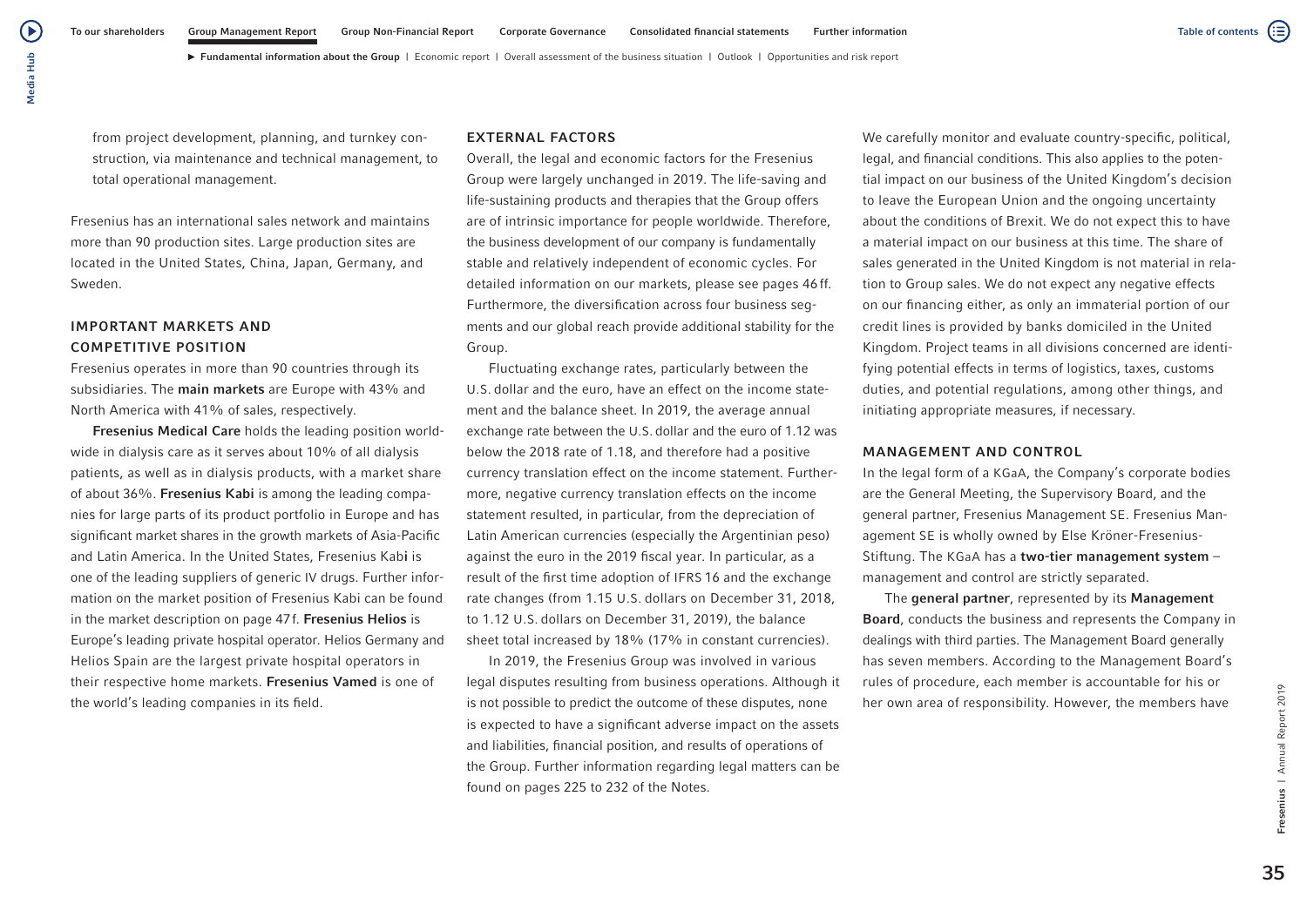► Fundamental information about the Group | Economic report | Overall assessment of the business situation | Outlook | Opportunities and risk report

joint responsibility for the management of the Group. In addition to the Supervisory Board of Fresenius SE & Co. KGaA, Fresenius Management SE has its own Supervisory Board. The Management Board is required to report to the Supervisory Board of Fresenius Management SE regularly, in particular on its corporate policy and strategies, business profitability, current operations, and any other matters that could be of significance for the Company's profitability and liquidity. The Supervisory Board of Fresenius Management SE also advises and supervises the Management Board in its management of the Company. It is prohibited from managing the Company directly. However, the Management Board's rules of procedure require it to obtain the approval of the Supervisory Board of Fresenius Management SE for specific activities.

The members of the Management Board are appointed and dismissed by the Supervisory Board of Fresenius Management SE. Appointment and dismissal is in accordance with Article 39 of the SE Regulation. The articles of association of Fresenius Management SE also provide that deputy members of the Management Board may be appointed.

The Supervisory Board of Fresenius SE & Co. KGaA advises and supervises the management of the Company's business by the general partner, reviews and approves the annual financial statements and the consolidated financial statements, and performs the other functions assigned to it by law and the Company's articles of association. It is involved in corporate planning and strategy, and in all matters of fundamental importance for the Company. The Supervisory Board of Fresenius SE & Co. KGaA has six shareholder representatives and six employee representatives. A Nomination Committee of the Supervisory Board of Fresenius SE & Co. KGaA has been instituted for election proposals for the shareholder representatives. Its activities are aligned with the provisions of law and the Corporate Governance Code. The shareholder

representatives are elected by the Annual General Meeting of Fresenius SE & Co. KGaA. The European works council elects the employee representatives to the Supervisory Board of Fresenius SE & Co. KGaA.

The Supervisory Board must meet at least twice per calendar half-year. The Supervisory Board of Fresenius SE & Co. KGaA has two permanent committees: the Audit Committee, consisting of five members, and the Nomination Committee, consisting of three members. The members of the committees are listed on page 268 of this Annual Report. The Company's annual corporate governance declaration pursuant to Section 315d and Section 289f of the German Commercial Code (HGB) describes the procedures of the Supervisory Board's committees on page 141f. The declaration can also be found on the website

www.fresenius.com/corporate-governance.

The description of both the compensation system and individual amounts paid to the Management Board and Supervisory Board of Fresenius Management SE, and the Supervisory Board of Fresenius SE & Co. KGaA, are included in the Compensation Report on pages 150ff. of this Annual Report. The Compensation Report is part of the Group's Management Report.

# CAPITAL, SHAREHOLDERS, ARTICLES OF ASSOCIATION

The subscribed capital of Fresenius SE & Co. KGaA amounted to 557,379,979 ordinary shares as of December 31, 2019 (December 31, 2018: 556,225,154).

The shares of Fresenius SE & Co. KGaA are non-par-value bearer shares. Each share represents €1.00 of the capital stock. Shareholders' rights are regulated by the German Stock Corporation Act (AktG – Aktiengesetz).

Fresenius Management SE, as general partner, is authorized, subject to the consent of the Supervisory Board of Fresenius SE & Co. KGaA: to increase the subscribed capital of Fresenius SE & Co. KGaA by a total amount of up to €125 million, until May 17, 2023, through a single or multiple issuance of new bearer ordinary shares against cash contributions and/or contributions in kind (Authorized Capital I). In principle, the shareholders shall be granted a subscription right. In certain cases, however, the right of subscription can be excluded.

In addition, there are the following Conditional Capitals:

- $\triangleright$  The subscribed capital is conditionally increased by up to €4,735,083.00 through the issuance of new bearer ordinary shares (Conditional Capital I). The conditional capital increase will only be executed to the extent that convertible bonds for ordinary shares have been issued under the 2003 Stock Option Plan and the holders of these convertible bonds exercise their conversion rights.
- $\blacktriangleright$  The subscribed capital is conditionally increased by up to €4,296,814.00 through the issuance of new bearer ordinary shares (Conditional Capital II). The conditional capital increase will only be executed to the extent that subscription rights have been issued under the 2008 Stock Option Plan, the holders of these subscription rights exercise their rights, and the Company does not use its own shares to service the subscription rights or does not exercise its right to make payment in cash.
- ▶ The general partner is authorized, with the approval of the Supervisory Board, until May 17, 2023, to issue option bearer bonds and/or convertible bearer bonds, once or several times, for a total nominal amount of up to €2.5 billion. To fulfill the granted subscription rights, the subscribed capital of Fresenius SE & Co. KGaA was increased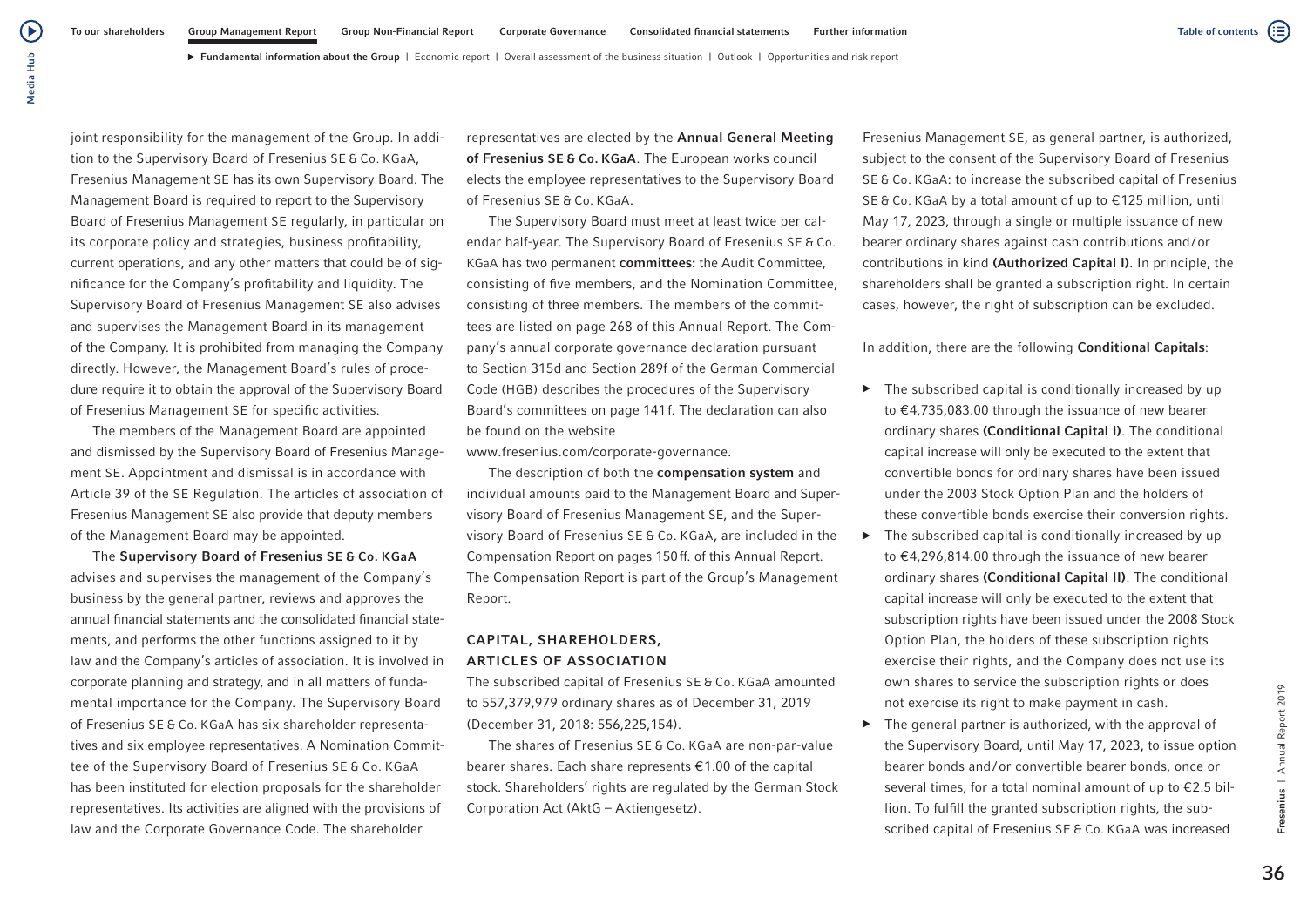► Fundamental information about the Group | Economic report | Overall assessment of the business situation | Outlook | Opportunities and risk report

(▶ Media Hub Media Hub

> conditionally by up to €48,971,202.00 through issuance of new bearer ordinary shares (Conditional Capital III). The conditional capital increase shall only be implemented to the extent that the holders of convertible bonds issued for cash, or of warrants from option bonds issued for cash, exercise their conversion or option rights and as long as no other forms of settlement are used.

 $\triangleright$  The share capital is conditionally increased by up to €24,257,969.00 by the issuance of new ordinary bearer shares (Conditional Capital IV). The conditional capital increase will only be implemented to the extent that subscription rights have been, or will be, issued in accordance with the Stock Option Program 2013 and the holders of subscription rights exercise their rights, and the Company does not grant own shares to satisfy the subscription rights.

The Company is authorized, until May 17, 2023, to purchase and use its own shares up to a maximum amount of 10% of the subscribed capital. In addition, when purchasing its own shares, the Company is authorized to use equity derivatives with possible exclusion of any tender right. The Company had not utilized these authorizations as of December 31, 2019.

As the largest shareholder, Else Kröner-Fresenius-Stiftung, Bad Homburg, Germany, informed the Company on December 12, 2019, that it held 148,298,594 ordinary shares of Fresenius SE & Co. KGaA. This corresponds to an equity interest of 26.6% as of December 31, 2019.

Amendments to the articles of association are made in accordance with Section 278 (3) and Section 179 (2) of the German Stock Corporation Act (AktG) in conjunction with

Article 17 (3) of the articles of association of Fresenius SE & Co. KGaA. Unless mandatory legal provisions require otherwise, amendments to the articles of association require a simple majority of the subscribed capital represented in the resolution. If the voting results in a tie, a motion is deemed rejected. Furthermore, in accordance with Section 285 (2) sentence 1 of the German Stock Corporation Act (AktG), amendments to the articles of association require the consent of the general partner, Fresenius Management SE. The Supervisory Board is entitled to make such amendments to the articles of association that only concern their wording without a resolution of the General Meeting.

Under certain circumstances, a change of control as the result of a takeover bid would impact our major long-term financing agreements, which contain customary change of control provisions that grant creditors the right to request early repayments of outstanding amounts in case of a change of control. The majority of our financing arrangements, in particular our bonds placed in the capital markets, however, require that the change of control is followed by a decline or a withdrawal of the Company's rating or that of the respective financing instruments.

## GOALS AND STRATEGIES

Demographic change is posing fundamental challenges to societies. People worldwide are not only living longer, the pace of population aging is also increasing significantly. Thus, countries around the world are facing major challenges with respect to their health and social systems. As people across the world get older, diminished well-being as well as chronically ill and critically ill patients are becoming a major global public health challenge<sup>1</sup>. A longer life, however, also offers opportunities for individuals and societies. The extent to which these opportunities can be leveraged depends heavily on one factor: health.

In line with our corporate purpose "Forward thinking health care to improve the quality of life of patients", Fresenius develops profitable, innovative, and affordable solutions for these megatrends. Our aspiration is to offer better medicine and health care services to ever more people. Every business decision we make is consistently guided by the well-being of our patients. It is at the center of everything we do. However, economic success is not an end in itself for Fresenius; it rather enables us to keep investing in better medicine.

# OUR STRATEGIC FOCUS

Fresenius invests in and manages a diversified portfolio of health care businesses that create value. With our four business segments we focus on a defined number of health care areas. We continuously develop those business areas and strive to assume leading positions in the respective health care markets and segments. Fresenius has defined strategic priorities to pursue its goal to strengthen the position of the Company as a leading global provider of products and therapies for critically and chronically ill patients:

▶ Profit from megatrends: gearing businesses towards the megatrends health and demographics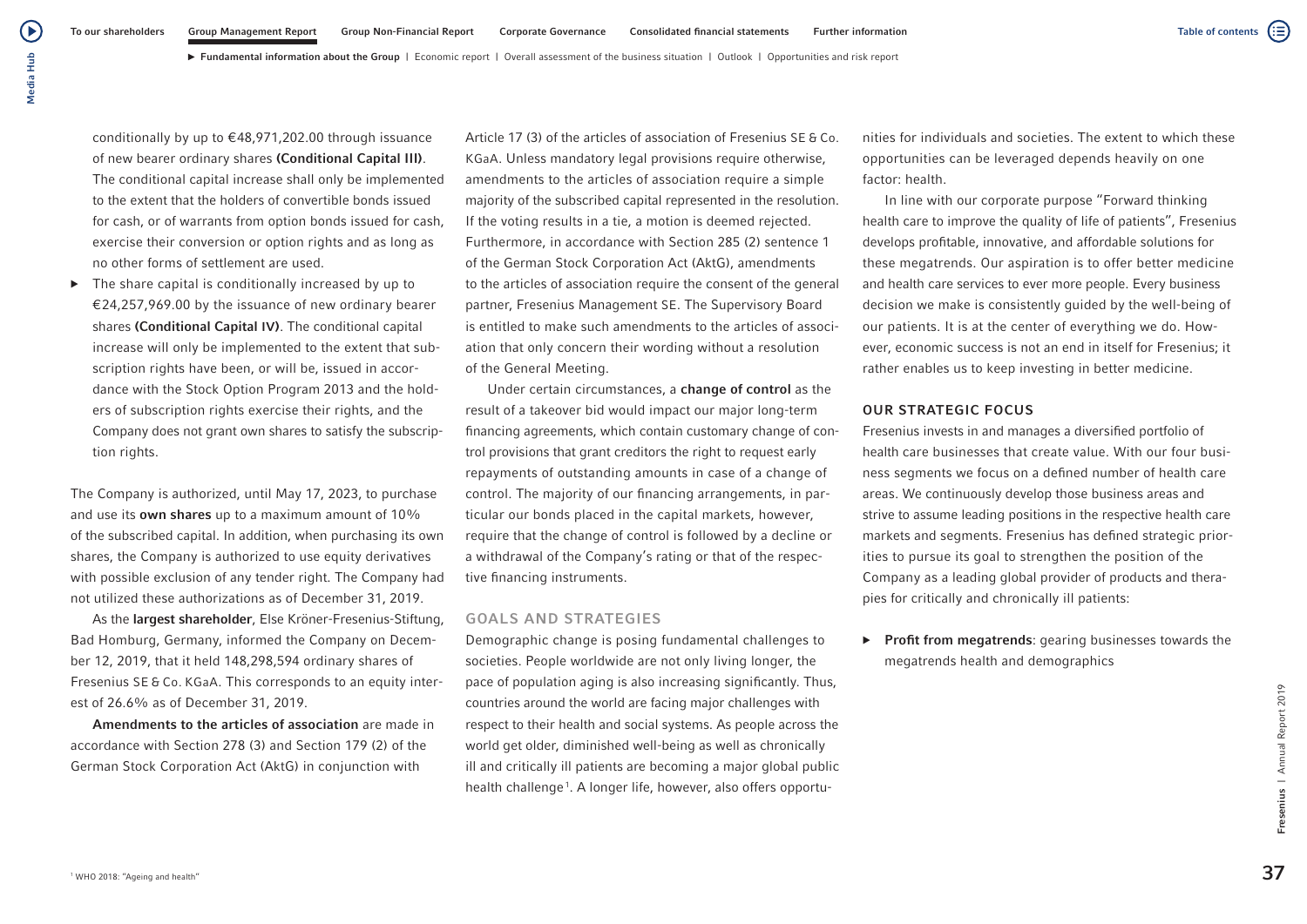► Fundamental information about the Group | Economic report | Overall assessment of the business situation | Outlook | Opportunities and risk report

- ▶ Create value: long-term value creation by allocating capital to profitable growth areas
- ▶ Act responsibly: commitment to responsible management and ethical business principles
- ▶ Collaborate: fostering intragroup cooperation to leverage synergies

# OUR CORE COMPETENCIES

# **OUALITY**

At Fresenius, the patient always comes first. We commit ourselves to strive for the highest quality in our products, services, and therapies. All business segments make an overall contribution to increasing the quality and efficiency of health care. This enables access to high-quality and affordable medical care for a growing number of people.

For Fresenius Medical Care, customer health and product safety mean creating a safe and healthy clinical environment. The quality and safety of its products and services are the foundation of Fresenius Medical Care's success. Fresenius Kabi's corporate philosophy "caring for life" describes the company's commitment to improving the quality of life of its patients. The quality and safety of its products and services is hence of paramount importance to Fresenius Kabi. Fresenius Helios places great importance on high standards of treatment quality, hygiene, patient safety, and care in its hospitals. Also at Fresenius Vamed, quality processes are designed based on established standards.

# INNOVATION

Fresenius' goal is to continue building on its strength in technology, its competence and quality in patient care, and its ability to manufacture cost-effectively. Developing products and systems that provide a high level of safety and userfriendliness and enable tailoring to individual patient needs is an inherent part of our strategy of sustainable and profitable growth. We will continue to develop ever more effective products and treatment methods for critically and chronically ill patients to offer best-in-class medical standards.

In 2019, Fresenius Medical Care, for example, strengthened its position in home dialysis and became a world leader by acquiring the U.S.-based medical technology and services company NxStage. Fresenius Medical Care also strives to identify new opportunities in value-added technologies and approaches on an ongoing basis, for example through the Fresenius Medical Care Ventures fund. Fresenius Kabi is currently developing biosimilars with a focus on oncology and autoimmune diseases, making affordable treatments accessible for even more patients. Fresenius Helios' goal is to foster knowledge sharing across its international hospital network and use innovation to develop the best health care services and therapies for its patients. Moreover, Fresenius Helios is driving forward initiatives focused on occupational medicine for employees, prevention programs, or the reduction of waiting times for appointments with specialists, for example by offering digital services. Fresenius Vamed's goal is to realize further projects in integrated health care services and to support patient-oriented health care systems more efficiently.

# IMPROVE PROFITABILITY

Fresenius is committed to continuously improving Group profitability. We foster intragroup coordination and collaboration, seeking both sales growth and efficiency. To contain costs, we particularly concentrate on making our production plants more efficient, exploiting economies of scale, leveraging the existing marketing and distribution infrastructure more intensively, and practicing strict cost control. We continue to identify specific measures that optimize our portfolio and make Fresenius an even more effective organization.

By focusing on our operating cash flow and employing efficient working capital management, we will increase our investment flexibility and improve our balance sheet ratios.

Another goal is to optimize our weighted average cost of capital (WACC) by deliberately employing a balanced mix of equity and debt funding.

In the present capital market conditions, we believe we optimize our cost of capital if we hold the net debt/EBITDA ratio within a range of 3.0 to 3.5 (including IFRS 16 adoption).

# DRIVE INTERNATIONALIZATION

Fresenius' goal is to ensure and expand its long-term position as a leading international provider of products and services in the health care industry. To this end, and to geographically expand our business, we plan to grow organically as well as through selective small to medium-sized acquisitions, complementing our existing portfolio. We are constantly seeking new above-average growth opportunities in developing as well as in emerging countries. Our aim is to strengthen our activities in these regions and successively introduce further products from our portfolio into these markets.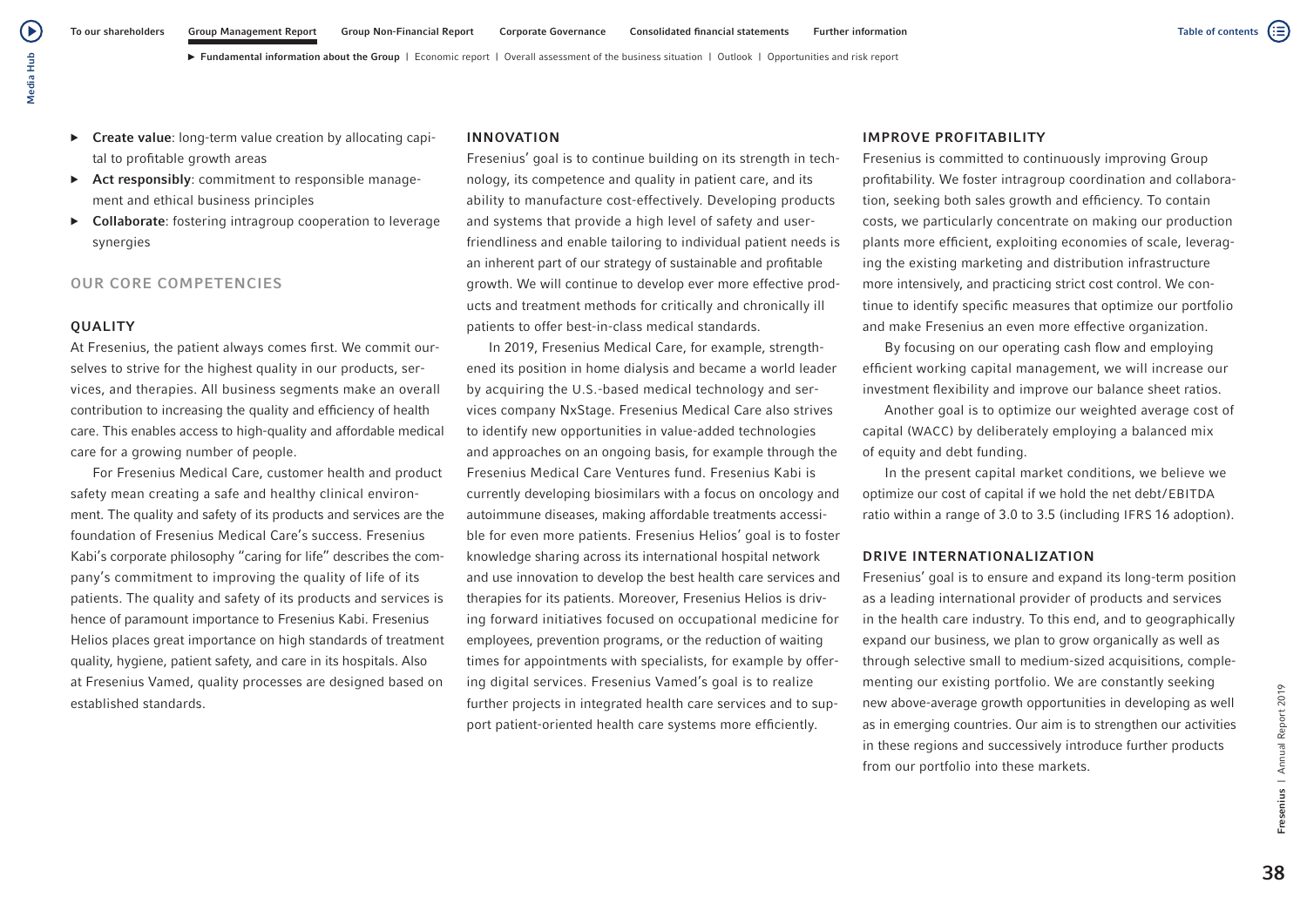► Fundamental information about the Group | Economic report | Overall assessment of the business situation | Outlook | Opportunities and risk report

Fresenius Medical Care is the worldwide leader in dialysis, with a strong market position in the United States. Future opportunities in dialysis will arise from further expansion in dialysis care and products worldwide. Fresenius Kabi is the market leader in infusion therapy in Europe and Latin America.

Media Hub

Media Hub

(▶

In Europe and the key markets in Asia-Pacific (including China) and Latin America, Fresenius Kabi is the leader in the clinical nutrition market. In the United States, Fresenius Kabi is one of the leading players in the market for generic IV drugs. In addition, Fresenius Kabi is one of the most important providers of transfusion technology. Fresenius Kabi plans to roll out products from its existing portfolio to the United States and other growth markets. Market share is to be expanded further through the launch of new products in the field of IV drugs, infusion therapy, clinical nutrition, and medical devices /transfusion technology.

With 86 hospitals, Fresenius Helios operates in nearly all of Germany. Building on this, Fresenius Helios is now in the position to develop new patient care models. To benefit from the trend towards outpatient treatment, Helios Germany has been expanding outpatient service offerings in a separate division. Helios Spain has attractive growth opportunities through the expansion and construction of hospitals, and potential for further consolidation in the highly fragmented private hospital market in Spain. Helios exploits upcoming

opportunities for cross-border synergies in areas such as laboratory services and joint purchasing. The cross-border exchange of experience and knowledge is gradually creating the economic prerequisites for the further internationalization of our hospital business.

Fresenius Vamed will further expand its position as a global specialist for projects and services for hospitals and other health care facilities. With the integration of Fresenius Helios' German inpatient rehabilitation business, Fresenius Vamed is strengthening its position as one of the leading providers of private rehabilitation services in Europe. Furthermore, the collaboration with Fresenius Helios will be further intensified. This applies, for example, to technical services or purchasing, where Fresenius Helios is cooperating with Fresenius Vamed for selected products.

#### EMPLOYEES

The commitment of our more than 290,000 employees worldwide is key for the success and sustained growth of Fresenius. We firmly believe in a culture of diversity, as we are convinced that different perspectives, opinions, experiences, and values enable Fresenius to continue successfully growing as a global health care company. To tackle the upcoming challenges, attracting new employees is key for the growth of our company. We regularly participate in recruiting events and career fairs to attract new talent, and invite our management to meet future Fresenius employees at "Meet the Board". Not only do we try to attract new talent, we also want to retain and develop our people at Fresenius. We offer a variety of flexible workingtime models and incentive programs to ensure that our longterm needs for highly qualified employees are met. Furthermore, we offer our employees opportunities to develop their careers in an international and dynamic environment.

# CORPORATE PERFORMANCE CRITERIA

The Management Board makes operational and strategic management decisions based on our Group-wide performance indicators for growth, profitability, liquidity, capital efficiency, and capital management. The most important financial performance indicators for us are explained below and a definition is provided in the glossary of financial terms on pages 272 to 274.

# GROWTH

In line with our growth strategy, sales growth (in constant currency) of the Group and, in our business segments, organic sales growth in particular are of central importance.

# PROFITABILITY

We use earnings before interest and taxes (EBIT) and EBIT growth (in constant currency) to measure the profitability of the segments. At Group level, we primarily use net income and net income growth (in constant currency). In order to be able to better compare the operating performance over several periods, the results are adjusted by special items if necessary.

39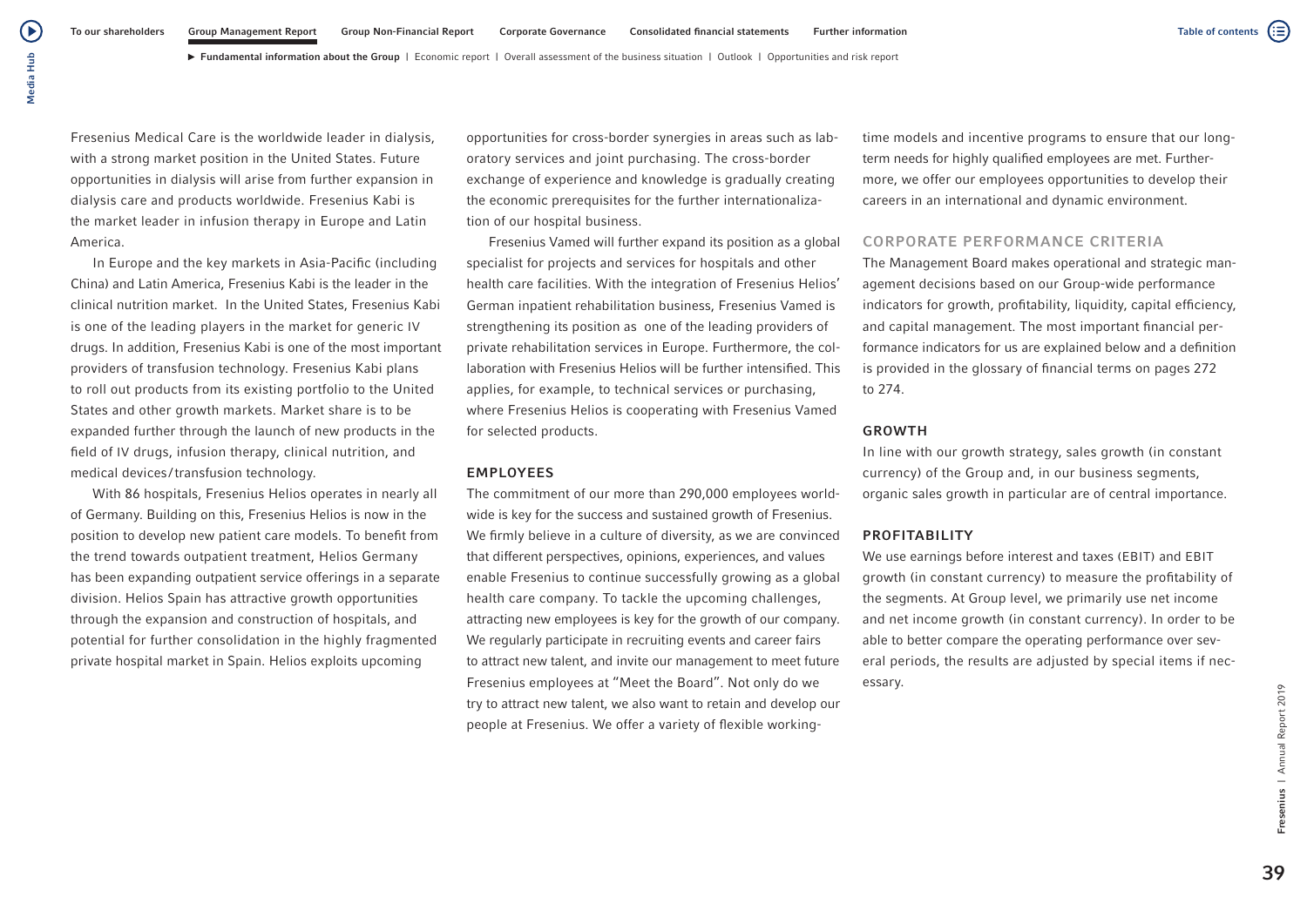#### LIQUIDITY

At the corporate level, cash flow margin is used as the main liquidity indicator. In order to further analyze and optimize the contributions of our business segments to operating cash flow, we also use the additional performance indicators DSO<sup>1</sup> (days sales outstanding) and SOI<sup>1</sup> (scope of inventory). These show the amount of receivables or inventories in relation to the sales or costs of the services rendered during the past reporting period.

# CAPITAL EFFICIENCY

We work as profitably and efficiently as possible with the capital provided to us by shareholders and lenders. In order to manage this, we primarily calculate the Return on Invested Capital (ROIC)<sup>2</sup> and the Return on Operating Assets (ROOA)<sup>2</sup>.

## CAPITAL MANAGEMENT

We use the ratio of net debt and EBITDA as the key parameter for managing the capital structure. This measure indicates the degree to which a company is able to meet its payment obligations. Our business segments usually hold leading positions in growing and mostly non-cyclical markets. Since the majority of our customers are of high credit quality, they generate mainly stable, predictable cash flows. According to the management assessment, the Group is therefore able to use debt to finance its growth to a greater extent than companies in other industries.

#### FINANCIAL PERFORMANCE INDICATORS



# INVESTMENT AND ACQUISITION PROCESS

Our investments and acquisitions are carried out using a detailed coordination and evaluation process. As a first step, the Management Board sets the Group's investment targets and the budget based on investment proposals. In the next step, the respective business segments and the internal Acquisition & Investment Council (AIC) determine the proposed projects and measures, taking into account the overall strategy, the total investment budget, and the required and potential return on investment. We evaluate investment projects based on commonly used methods, such as internal rate of return (IRR) and net present value (NPV). Within the framework of the due diligence process, opportunities and risks associated with the potential acquisition target are analyzed and assessed. In addition to reviewing the business model, key financial figures and tax issues, and the resulting company valuation, this also includes a comprehensive analysis of the market and competitive environment, regulatory framework conditions, and legal aspects. Furthermore, the assessment also implies various issues relating to compliance, production, research & development, quality, information technology, human resources, and the environment. Based on investment volume, a project is submitted for approval to the executive committees or respective managements of the business segments, to the Management Board of Fresenius Management SE, and/or its Supervisory Board.

# RESEARCH AND DEVELOPMENT

Product and process development and the improvement of therapies are at the core of our growth strategy. Fresenius focuses its R & D efforts on its core competencies in the following areas:

- ▶ Dialysis
- ▶ Generic IV drugs
- ▶ Biosimilars
- ▶ Infusion and nutrition therapies
- ▶ Medical devices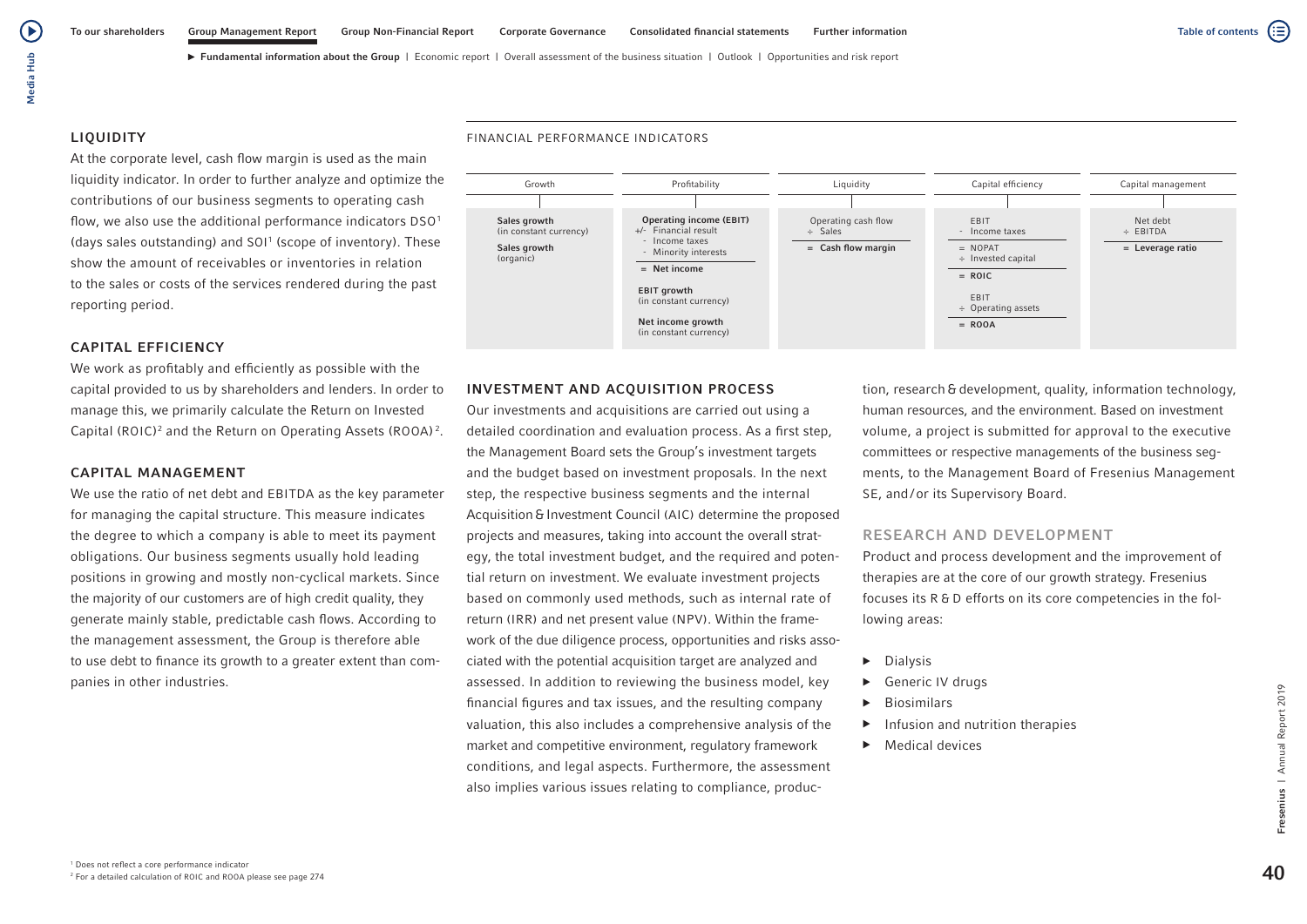́ ⊳

► Fundamental information about the Group | Economic report | Overall assessment of the business situation | Outlook | Opportunities and risk report

Apart from new products, we are concentrating on developing optimized or completely new therapies, treatment methods, and services.

As part of the 2019 investment year, research and development activities were intensified and additional investments made in our research and development centers.

We opened our new research and development center for biosimilars in Eysins in the Swiss canton of Vaud. The new development center is an important step in expanding our capacity to develop new biosimilar products. At the same time, Fresenius Kabi is also expanding its enteral nutrition research and development activities in Wuxi.

Research and development **expenses**<sup>1</sup> were  $\epsilon$ 677 million (2018: €649 million), approximately 6.8% of our product sales (2018: 6.7%). Research services provided by third parties are mainly used by Fresenius Kabi, especially in the field of biosimilars. Detailed figures are included in the segment reporting on page 172f.

As of December 31, 2019, there were 3,412 employees in research and development (2018: 3,042). Of that number, 1,200 were employed at Fresenius Medical Care (2018: 970) and 2,200 at Fresenius Kabi (2018: 2,072).

Our main research sites are in Europe, the United States, and India. Product-related development activities are also carried out in China.

# FRESENIUS MEDICAL CARE

Health care systems face major financial challenges not only at present, but also in the long term. With regard to our R & D activities, this confirms our intention to develop innovative products that both meet high quality standards and are also affordable. From our experience in operating our own dialysis centers and the care of patients at home, we know that these are not incompatible goals.

Our R & D strategy is globally oriented. This will enable us to respond even better to the growing global demand for high-quality and cost-efficient treatment methods. However, we also take regional market conditions into account and offer a diverse product portfolio. In the future, we want to provide innovative, competitive products even more efficiently and focus more strongly on developing countries.

In addition to R&D activities carried out at our company, we collaborate with external partners with the aim of building a comprehensive innovation and technology network. These



R & D EXPENSES BY SEGMENT<sup>1</sup>

include numerous academic institutions, such as research institutes at prestigious universities in the United States. Another partner is the Renal Research Institute (RRI) in New York. This subsidiary of Fresenius Medical Care North America is a renowned institution in the field of clinical research into chronic kidney failure. Together we are working on fundamental issues relating to dialysis treatment. We are increasingly collaborating with start-ups to support an open culture that promotes innovation and to gain access to the latest technologies both in our core business and in adjacent areas that are of future strategic interest to us.

We are also developing a portfolio of products that meet the strictest requirements in terms of quality and efficiency, especially for the emerging markets.

#### KEY FIGURES RESEARCH AND DEVELOPMENT

|                                                     | 2019        | 2018 | 2016 | 2015 |
|-----------------------------------------------------|-------------|------|------|------|
| R & D expenses, $\epsilon$ in millions <sup>1</sup> |             | 649  |      |      |
| as $\%$ of product sales $1, 2$                     |             |      |      |      |
| R & D employees                                     | $\lambda$ 1 | 04.  |      |      |

1 2019 and 2018 before revaluations of biosimilars contingent purchase price liabilities 2 2015, 2016, 2018, 2019 excluding impairment losses from capitalized in-process R & D activities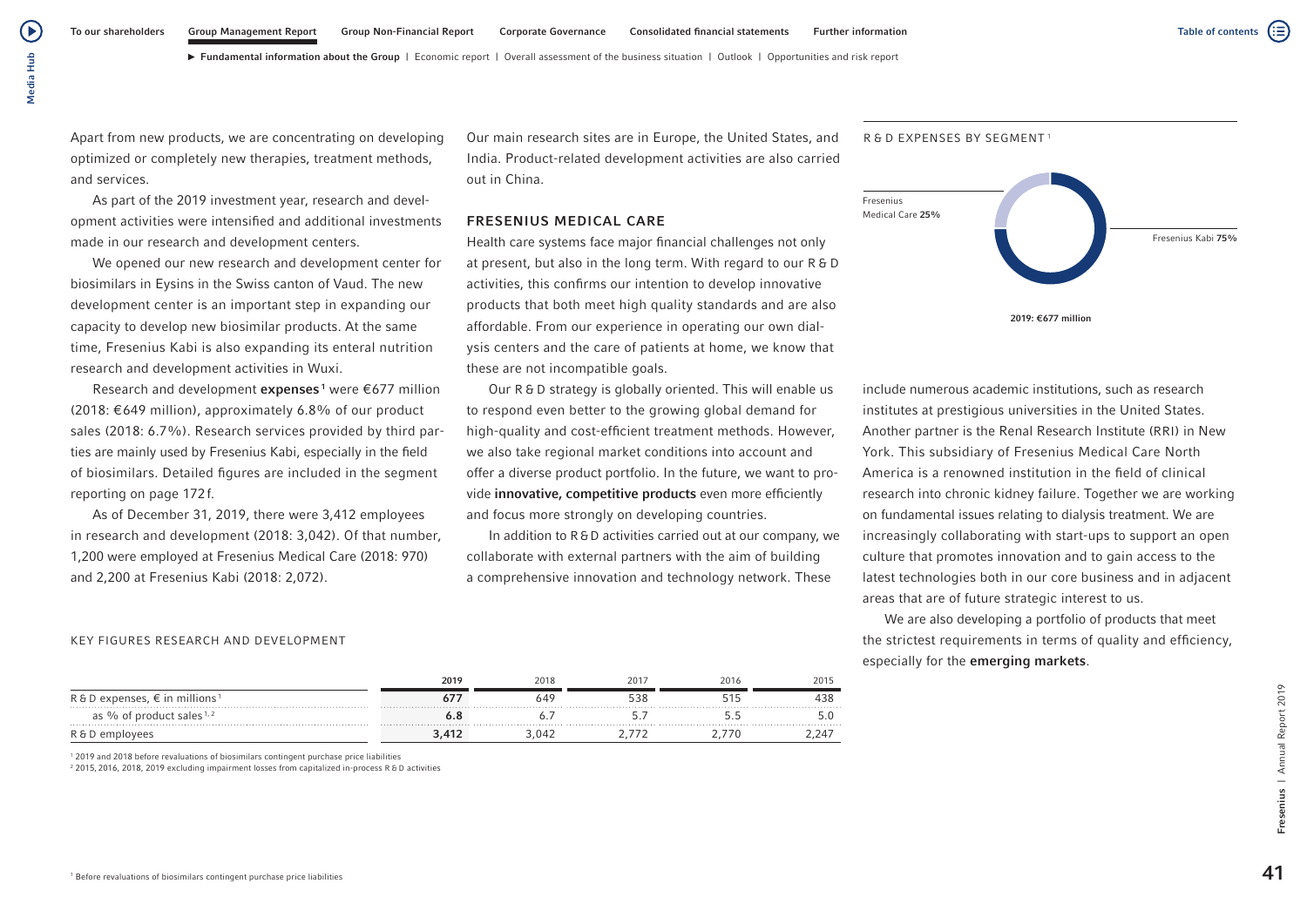#### FRESENIUS KABI

Fresenius Kabi's research and development activities concentrate on products for the therapy and care of critically and chronically ill patients. Our products help to support medical advancements in acute and post-acute care and improve the patients' quality of life. At the same time, our products are helping to ensure that an increasing number of people worldwide have access to high-quality, modern therapies.

Our development expertise includes all the related components, such as the drug raw material, the pharmaceutical formulation, the primary packaging, the medical device needed for application of drugs and infusions, and the production technology. In the area of biosimilars, we have specialized in the development of products for the treatment of oncology and autoimmune diseases.

In the area of IV drugs, we are continuously working on the extension of our drug portfolio. What matters most to us here is that we launch new generic drug formulations directly after the patents of the branded products expire. In addition, we are working on the continuous improvement of non-patented IV drugs already on the market, such as new formulations and dosage forms, as well as primary packaging. In 2019, we had more than 100 projects in the area of generics. We focus, among other things, on complex formulations such as active ingredients in liposomal<sup>1</sup> solutions and product improvements that bring added value to both medical staff and patients.

Thus, we develop ready-to-use products that are especially convenient and safe and help to prevent application errors in day-to-day medical care. These are, for example, ready-to-use solutions in our freeflex infusion bags and pre-filled syringes. Drugs in pre-filled syringes are simpler and safer to use than traditional applications. In 2019, we introduced several products in pre-filled syringes, including the cytostatic drug Fulvestrant, which we introduced in the United States as a pre-filled, ready-to-use syringe. This type of application helps to increase safety in everyday medical life.

In the **biosimilars business**, we have a pipeline of molecules at different stages of development, with a focus on autoimmune and oncology diseases. A biosimilar is a biological medicine highly similar to another already approved biological medicine (which is called the "reference medicinal product"). The development of a biosimilar is different from the development of new drugs. For example, there is no need for basic research to prove the mechanism of action, or for extended toxicity or dose-finding studies, since this has already been established for the reference medicinal product. The focus is instead on similarity to the reference medicinal product, to ensure efficacy and safety.

On April 3, 2019, we received the European marketing authorization from the European Commission<sup>3</sup> for Idacio, an adalimumab<sup>2</sup> biosimilar, for all indications of the reference medicine, which can be used for chronic inflammatory diseases

such as rheumatoid arthritis, Crohn's disease, and psoriasis (skin disease). We launched Idacio in 2019 on important European markets and submitted it for marketing authorization in several more countries outside of Europe.

The clinical development of MSB 11455, a biosimilar candidate of Pegfilgrastim<sup>4</sup>, has already been successfully finalized and the preparation of the submission for marketing authorization is underway. Pegfilgrastim stimulates the formation of white blood cells (leukocytes) in certain cancer treatments. MSB 114565 , a biosimilar candidate of Tocilizumab, which is used in chronic inflammatory diseases such as rheumatoid arthritis, is in the clinical phase of development.

Clinical nutrition provides care for patients who cannot nourish themselves normally or sufficiently. This includes, for example, patients in intensive care and those who are seriously or chronically ill or malnourished. Early and correct intervention can help prevent malnutrition and its consequences.

In parenteral nutrition, we focus on products that make a significant contribution to improving clinical treatment and the nutritional condition of patients, and on innovative containers such as our multi-chamber bags that are safe and convenient in everyday use.

<sup>1</sup> Liposomes are tiny capsules used as a vehicle for active pharmaceutical ingredients. They allow for a targeted transportation of these ingredients to the location where they are needed within an organism.

<sup>2</sup> Idacio is a biosimilar of Humira® and has not yet been approved by all relevant health authorities. Humira® (Adalimumab) is a registered trademark of AbbVie Biotechnology Ltd. <sup>3</sup> The decision of the European Commission is valid in all the 28 member countries of the European Union plus in the European Economic Area (EEA) countries Norway, Iceland, and Liechtenstein. <sup>4</sup> MSB 11455 is developed as a biosimilar candidate of Neulasta® and has not yet been approved by the relevant health authorities. Neulasta® (Pegfilgrastim) is a registered trademark of Amgen Inc. <sup>5</sup> MSB 11456 is a biosimilar candidate of Tocilizumab and has not yet been approved by the relevant health authorities. Actemra ® / RoActemra ® (Tocilizumab) are registered trademarks of Chugai Seiyaku Kabushiki Kaisha.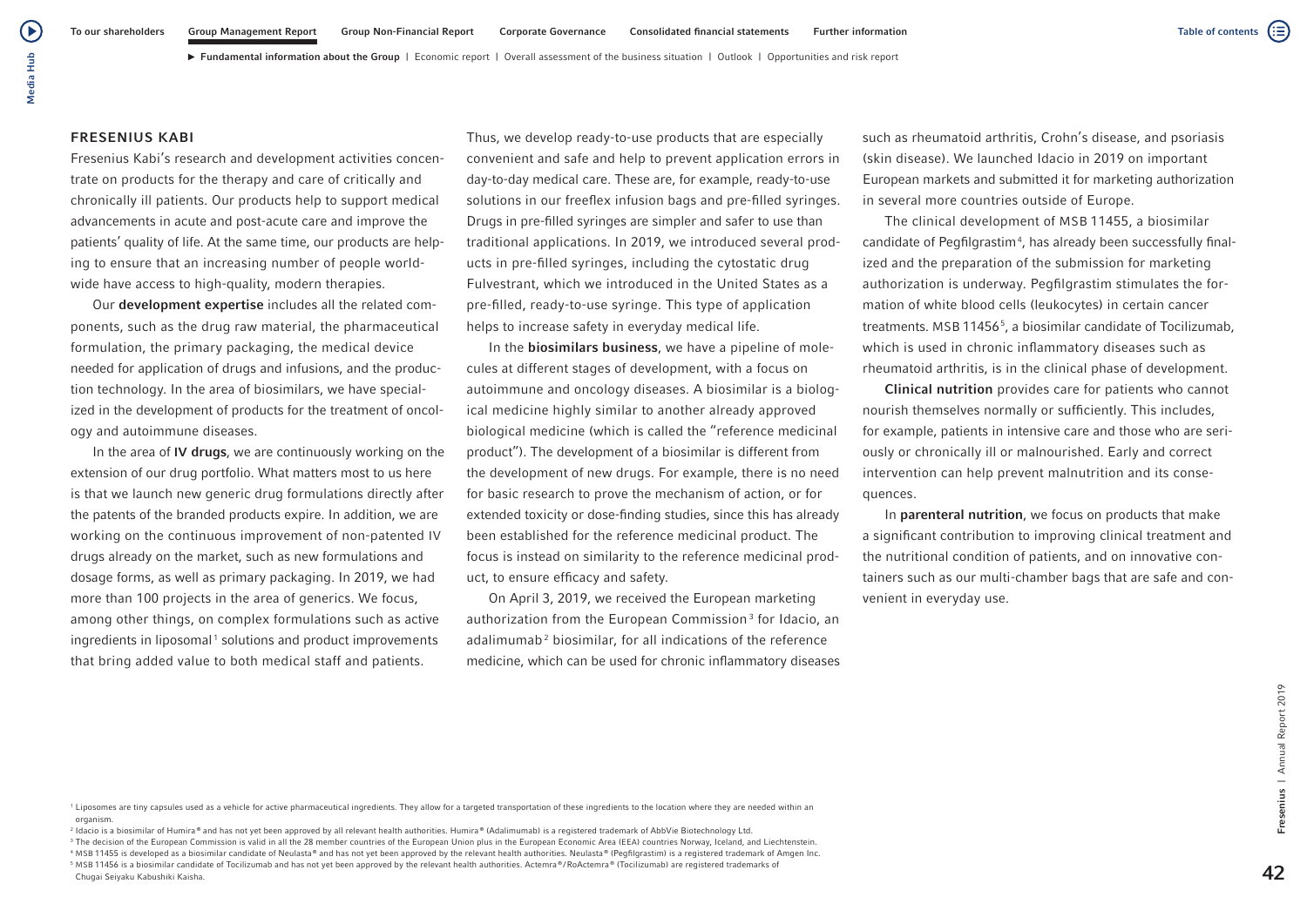► Fundamental information about the Group | Economic report | Overall assessment of the business situation | Outlook | Opportunities and risk report

In addition to our own research, Fresenius Kabi also supports external research projects that contribute to improving the nutritional care of critically ill patients. As part of this approach, in 2019, we developed "Jumpstart", a funding program to support research by young scientists on parenteral nutrition for critically ill patients and to give them the opportunity to receive a research prize to support their research work. An independent jury, consisting of internationally renowned scientists in the area of clinical nutrition, is responsible for selecting the fellows. The first Jumpstart Research Prize was awarded at this year's congress of the European Society for Parenteral and Enteral Nutrition (ESPEN).

In 2019, we continued the development of parenteral formulations. We are concentrating on formulations that are tailored to the needs of individual patient groups. In addition to global development projects, we are working on products for specific markets such as the United States, China, and Europe.

In the development of our **enteral nutrition**, we are focusing our research and development activities on product concepts that support therapeutic compliance and thus the success of therapy. In our development work, it is important to us that we develop products that can optimally satisfy the needs of special patient groups. These include, for example, developing products with a wide variety of flavors to offer a wide choice of daily treatments, as well as products with a

higher concentration of nutrients to facilitate the intake of the necessary amount thereof. In our development work, we also work continuously to adapt the formulations of our products to regional and local requirements.

In the area of **infusion solutions**, we are continuously working on improved and new primary containers with the aim of increasing the efficiency and safety in the daily hospital routine. These include, for example, port systems that do not require the use of needles and thus reduce the risk of injury and the number of steps involved in their application. We are also continuously working on our product range and opening up new markets or expanding our product range in established markets.

In our work in medical devices, we are constantly working on further developing our existing portfolio, as well as on new products. Particularly in the field of infusion technology, new software connections can contribute to simplifying daily work in hospitals. In 2019, we completed the development work on our new Vigilant Software Suite and began to introduce it in the market. The Vigilant Software Suite enables all software solutions used in hospitals in our infusion pump system Agilia Connect to be combined into one therapy information system, thus creating more data and license security. In 2019, we received the CE mark for the Vigilant Software Suite.

In addition, development work on our new infusion management system is almost complete. This system features modern operating systems and will enable new therapy and treatment procedures in the intensive care unit and operating room.

In transfusion technology, we are working intensively on products for use in extracorporeal photopheresis. In this therapy method, certain blood cells outside the body are treated with ultraviolet light (phototherapy). This method is used to treat various immunological diseases, among others to kill malignant immune cells (lymphocytes) outside the body. In 2019, we received the CE mark for our Amicus cell separator for use in extracorporeal photopheresis.

We are working intensively on further product developments in the area of apheresis. In 2019, for example, we updated our software in order to increase the volume of plasma collected during the donation process when using our Amicore apheresis device.

## EMPLOYEES

The knowledge, experience, and commitment of our employees are critical to our success. For this reason, Fresenius values a culture of **diversity**. The interplay of a wide range of views, opinions, cultural backgrounds, experiences, and values helps us to achieve our full potential and contributes to our success.

The number of employees increased by 6% to 294,134 employees at the end of 2019.

Personnel expenses for the Fresenius Group were €14,355 million in 2019 (2018: €13,426 million), equivalent to 40.5% of sales (2018: 40.0%). Personnel expenses are above the previous year's level. Personnel expenses per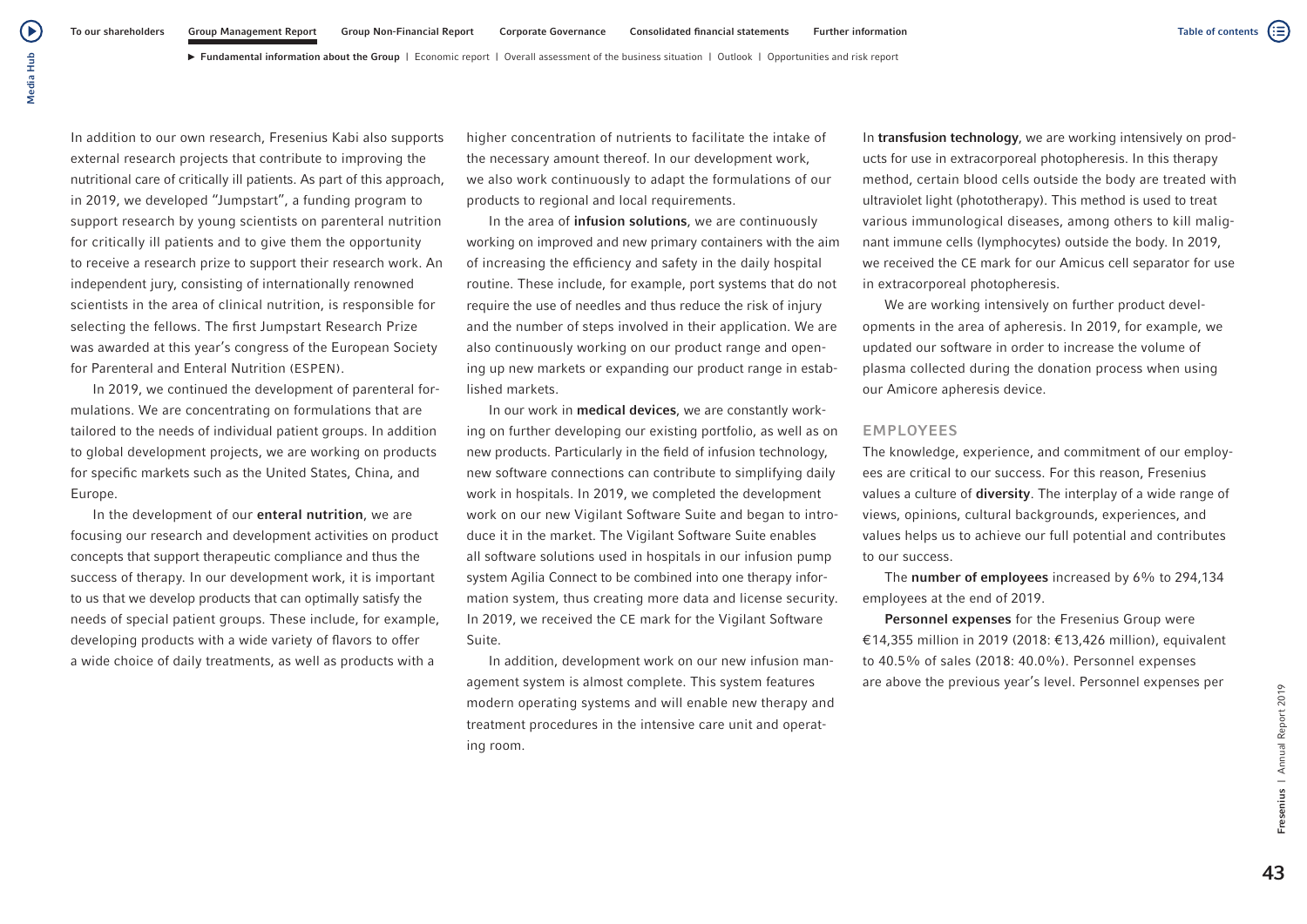Media Hub Media Hub

́ ⊳

employee were at €49.5 thousand (2018: €48.6 thousand) and at €48.7 thousand in constant currency. In Germany, Fresenius companies have signed tariff agreements with IG BCE, Marburger Bund, and ver.di (labor union for services). There were no significant structural changes to compensation or employment agreements in 2019.

#### PERSONNEL EXPENDITURE

| $\epsilon$ in millions        | 2019   | 2018   | 2017   |
|-------------------------------|--------|--------|--------|
| <b>Fresenius Medical Care</b> | 6,800  | 6.440  | 6.898  |
| Fresenius Kabi                | 1.754  | 1.506  | 1.443  |
| <b>Fresenius Helios</b>       | 4,878  | 4.815  | 4.672  |
| Fresenius Vamed               | 774    | 545    | 358    |
| Corporate/Others              | 149    | 120    | 125    |
| Total                         | 14,355 | 13,426 | 13,496 |

# HUMAN RESOURCES MANAGEMENT

We are constantly adapting our human resources tools to meet new requirements arising from demographics, the transformation to a service economy, skills shortages, and the compatibility of job and family life. For example, we offer flexible working hours.

# EMPLOYEE RECRUITMENT AND PERSONNEL DEVELOPMENT

In order to ensure that our long-term needs for highly qualified employees are met, and to recruit new employees, we make use of online personnel marketing, regularly participate in recruiting events and careers fairs, and organize our own recruiting events. In addition, we try to encourage long-term retention with attractive development programs.

The approaches and measures for employee recruitment and personnel development in the business segments are based on the market requirements of each segment. They are coordinated, developed, and realized independently for each business segment.

At Fresenius, qualifications and experience are the only things that matter in the selection of personnel. Consequently, at Fresenius we have the aspiration that women and men with comparable qualifications will continue to have the same career opportunities. As of December 31, 2019, the proportion of female employees within the Fresenius Group was 68%. Women also held 32% of senior management positions, based on the number of worldwide participants in the Long Term Incentive Plan 2018 (LTIP 2018). Detailed information on the statutory targets for the participation of women and

#### NUMBER OF EMPLOYEES

#### Dec. 31, 2019 Dec. 31, 2018 Dec. 31, 2017 Change 2019/2018 % of total as of Dec. 31, 2019 Fresenius Medical Care 128,300 120,328 121,245 7% 44% Fresenius Kabi 39,627 37,843 36,380 5% 14% Fresenius Helios 106,377 100,144 105,927 6% 36% Fresenius Vamed 18,592 17,299 8,667 7% 6% Corporate/Other 1,238 1,136 1,030 9% 0%  $\bf{Total} \hspace{1.5cm} 294,134$   $276,750$   $273,249$   $6\%$   $100\%$

# EMPLOYEES BY REGION



2019: 294,134

men in management positions is available within the Corporate Governance Declaration pursuant to Section 315d and Section 289f of the German Commercial Code (HGB) on our website, see www.fresenius.com/corporate-governance, as well as on page 144f. of the Annual Report.

You can visit our award-winning careers portal at www.career.fresenius.com.

Further information on employment management can be found in our Group Non-financial Report on pages 114ff. of our Annual Report.